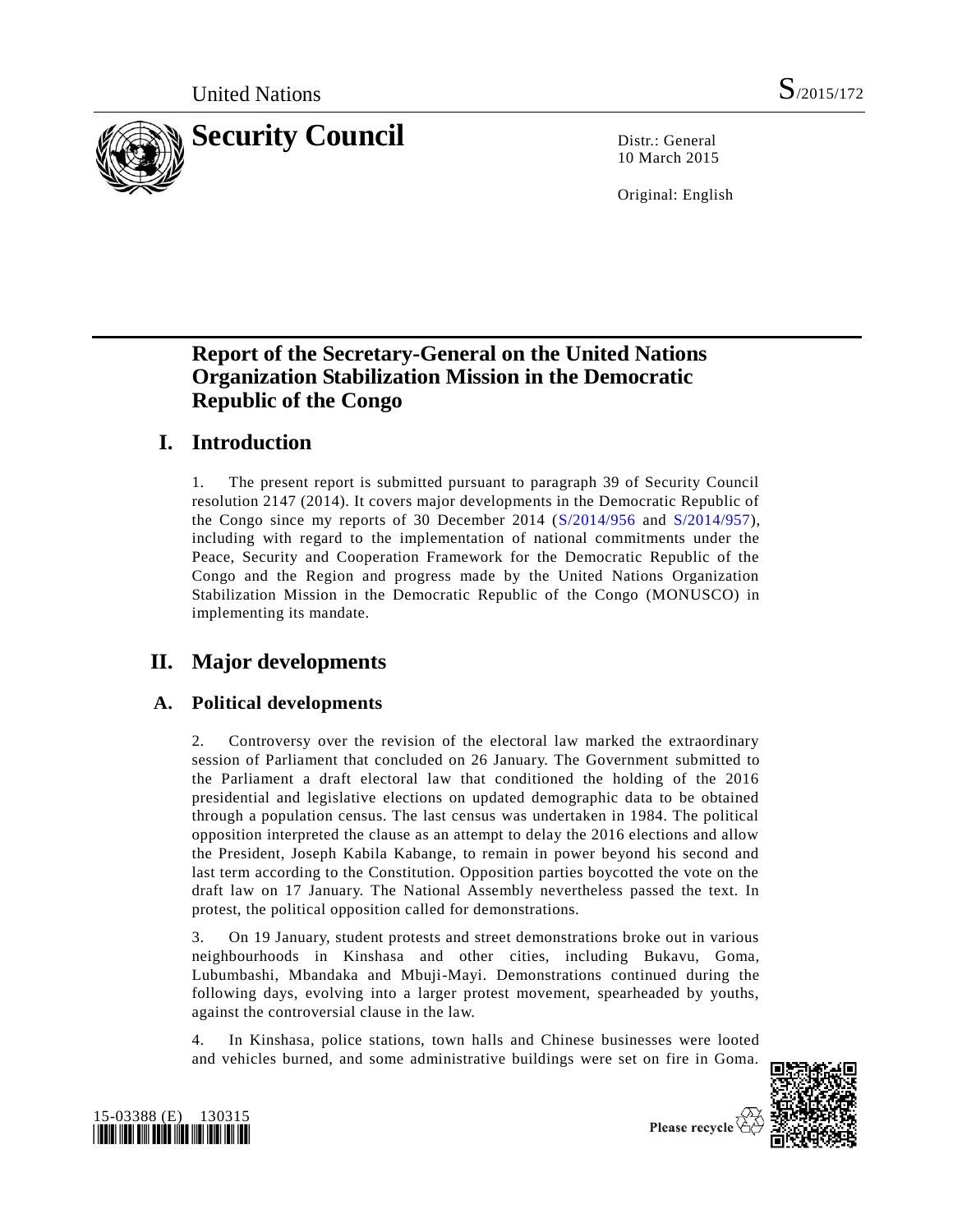The Government promptly deployed riot police and troops, including the Republican Guard, to respond to the protests. Disproportionate force was used in some instances and there were reports of alleged human rights violations committed by the national security forces. MONUSCO documented the killing of at least 20 civilians and the wounding of 64 others by the police and the Republican Guard from 19 to 23 January in Kinshasa and Goma. Figures from the Government and various human rights non-governmental organizations were higher, putting the number of deaths at 27 and 42, respectively. At least 480 individuals across the countr y, many from the political opposition, were arrested. The police reportedly prevented several leaders of the opposition from leaving their party headquarters to join the demonstrations. In Goma, demonstrations resulted in clashes between the police and demonstrators, killing four civilians. In Bukavu (South Kivu), the police used tear gas to prevent demonstrators from marching. In Lubumbashi (Katanga), the police reportedly arrested 13 members of the Union pour la démocratie et le progrès social at the party's local headquarters.

5. On 20 January, the Catholic archbishop of Kinshasa, Cardinal Laurent Monsengwo, urged the Government to stop using disproportionate force against demonstrators, while calling on the population to continue opposing the modification of the electoral law through peaceful means. On the same day, the Government suspended Internet, social media and text messaging services in an effort to prevent the organization of further demonstrations. Internet and text messaging services were restored on 8 February, but major social media services remained suspended. The Government also ordered the temporary closure of two private television stations in Kinshasa and suspended the broadcasting of Radio France Internationale.

6. From the outset, MONUSCO leaders worked actively with key political and civil society stakeholders and in close coordination with other international partners to restore calm. In a statement issued on 21 January, MONUSCO called for all political actors to refrain from violence and for the national security forces to abide by the principle of proportionate use of force. On 22 January, I called on all key stakeholders to resume the political dialogue to discuss election-related matters in an inclusive and peaceful fashion and in the appropriate forums. The Security Council and my team of special envoys and special representatives echoed the appeal on the same day.

7. On 22 January, the Senate passed the bill after having removed the clause referring to the population census. The protests subsided nationwide following the announcement by the President of the National Assembly, Aubin Minaku, on 24 January, that there was agreement on removing the contentious clause. The revised text of the electoral law was adopted by both houses of Parliament on 25 January and was promulgated by the President of the Democratic Republic of the Congo on 12 February.

8. The debate on the electoral law and the final decision of the Parliament to adopt the law without the controversial provision accentuated divisions within the ruling presidential majority coalition. On 9 February, following earlier calls by some key stakeholders from within the ruling coalition against a constitutional revision, former Prime Minister Antoine Gizenga from the Parti lumumbiste unifié condemned the violence and killings during the demonstrations in January and called for elections to be held within the constitutional time frame. At the same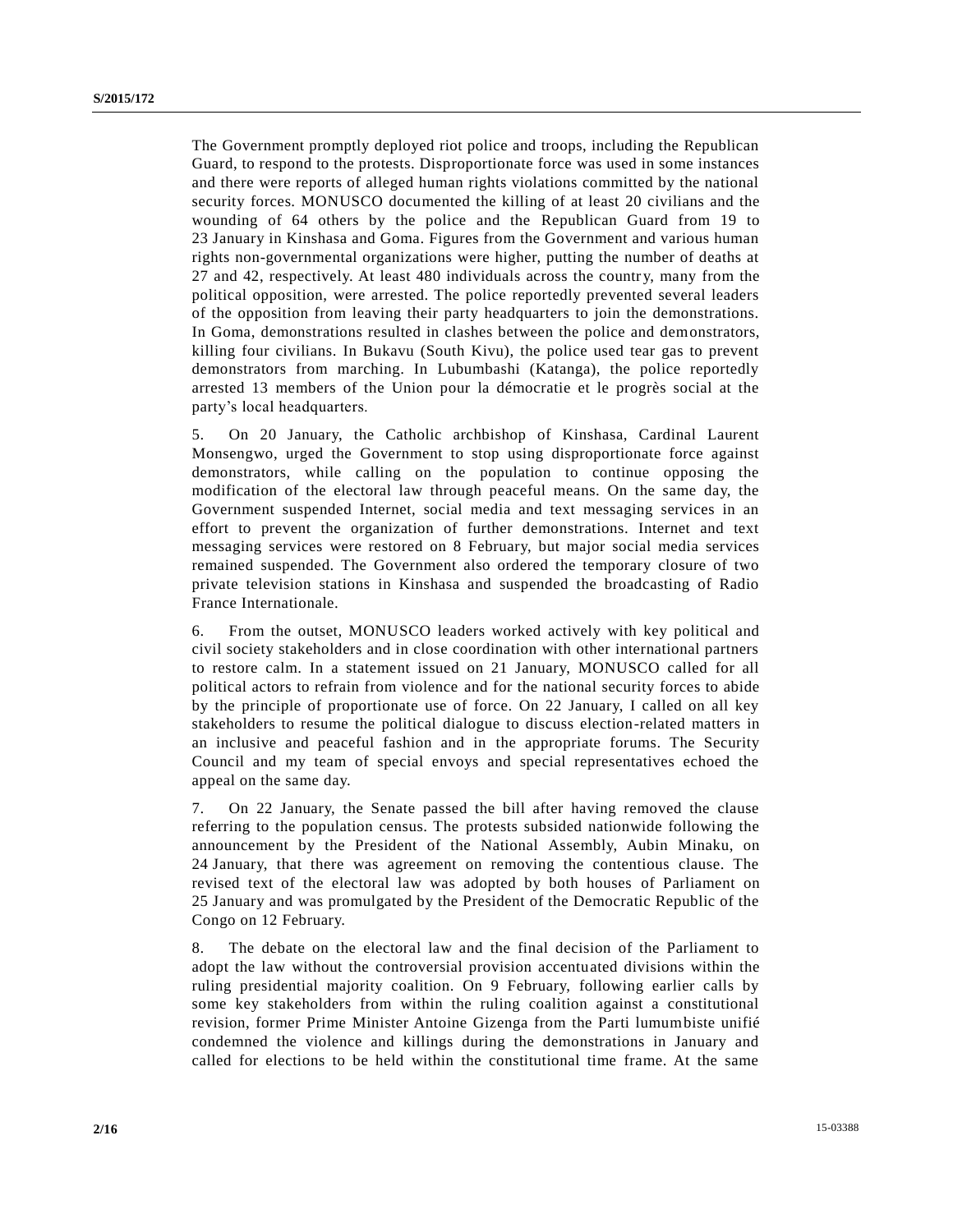time, some parties of the ruling coalition held peaceful demonstrations in Beni (North Kivu) and in Bukavu and Uvira (South Kivu) in support of the President.

9. Representatives of the political opposition and civil society continued to voice concerns about the lack of political space and about cases of arbitrary arrest and detention. At least 300 people remain in detention as a result of mass arrests carried out during the protests in January. Of those people, at least 11 are believed to be held in detention incommunicado. Prominent civil society representative Christopher Ngoyi Mutamba was arrested on 21 January in Kinshasa. On 11 February, he was charged with 10 criminal offences, including with threatening the internal security of the State. On 28 January, the Supreme Court of Justice in Kinshasa declared itself competent to decide on the merits of a defamation case against the President of the opposition party Union pour la nation congolaise, Vital Kamerhe. The decision to move forward with the trial was perceived by his supporters as a deliberate attempt to prevent him from running in the 2016 presidential elections and provoked some spontaneous demonstrations in Bukavu (South Kivu).

10. On 12 February, the national independent electoral commission published a global electoral calendar. In accordance with that calendar, combined local and provincial elections are to be held on 25 October 2015, while presidential and legislative elections are scheduled for 27 November 2016. The publication of the calendar was well received by national stakeholders and international partners as an important step towards the holding of timely elections, although some opposition parties questioned its feasibility.

## **B. Progress in the implementation of national commitments under the Peace, Security and Cooperation Framework for the Democratic Republic of the Congo and the Region**

#### **Decentralization**

11. The most significant progress in the implementation of national commitments under the Framework was made in the area of decentralization. In December 2014, a minister in charge of decentralization was appointed and, on 25 January, the Parliament passed two essential laws, one delimiting the new boundaries of the 25 provinces and one establishing the new provinces. In accordance with the Constitution, the provinces of Bandundu, Equateur, Kasai occidental, Kasai oriental, Katanga and Orientale will be split, while the other provinces will maintain their current delimitation.

12. The law envisages the setting up of a commission charged with establishing the new entities in each new province. The commissions were given some 120 days to complete the process. The Government will have five years to conduct the necessary rehabilitation and infrastructure work for the new provincial administrations to become operational. At the provincial level, the adoption of the legislation increased political tensions, particularly in Katanga, where the delimitations of the new provinces were contested by some key political stakeholders and certain local communities. Others were vehemently in favour.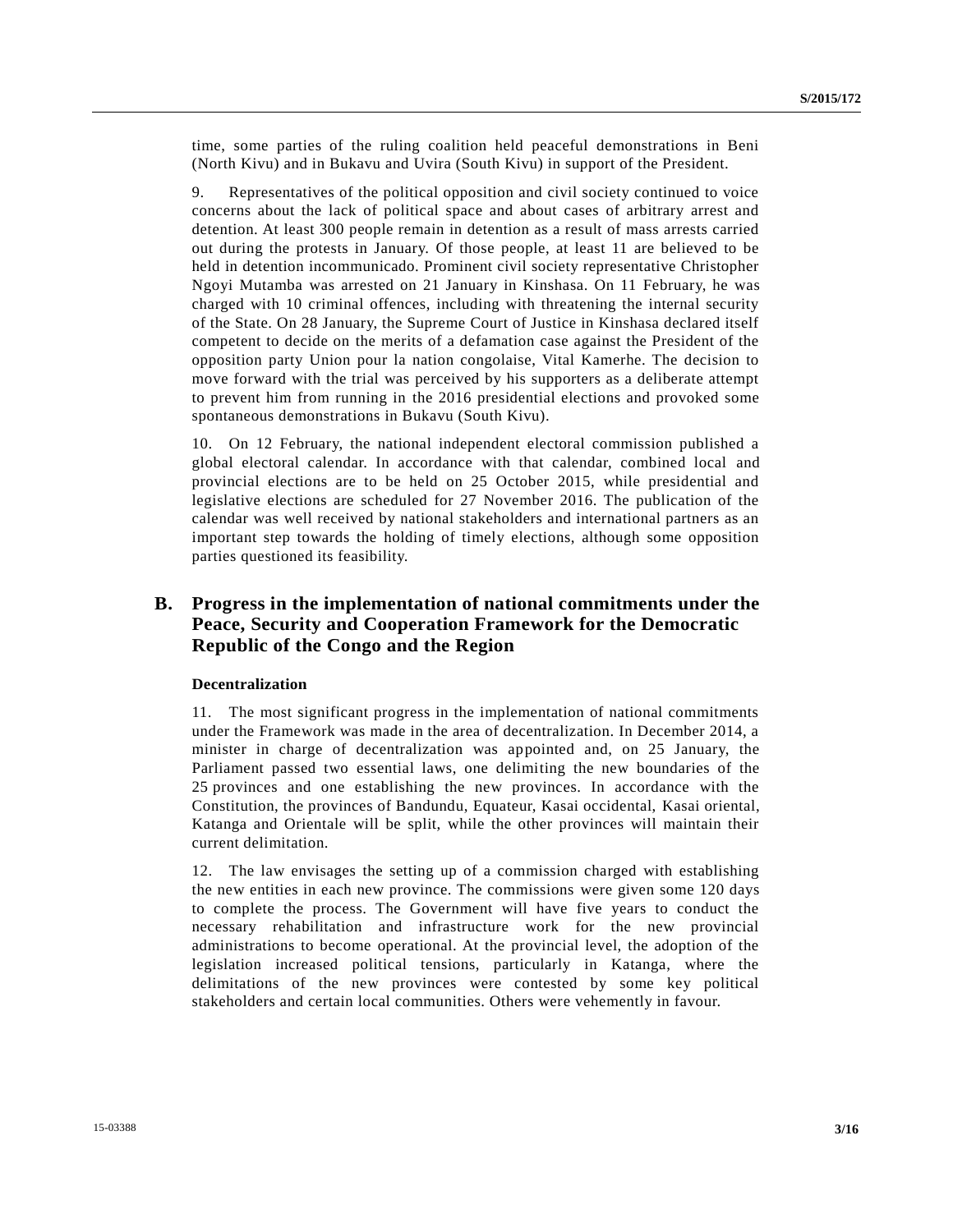#### **Consolidation of State authority and stabilization**

13. Some progress was made in the development of provincial stabilization strategies and action plans for North Kivu, Orientale and South Kivu under the framework of the International Security and Stabilization Support Strategy. In all three provinces, consensus was reached on concrete steps to be taken by the Government and international partners, based on a joint vision, to increase the effectiveness and sustainability of stabilization activities in eastern Democratic Republic of the Congo. In Mambasa (Orientale), the second pilot project under the Strategy, funded by the United Nations Peacebuilding Fund, was launched by the governor on 10 February.

#### **Governance reforms**

14. Efforts to further financial reforms and economic development continued with the adoption of important legislation. On 14 January, the Parliament passed a bill liberalizing the insurance sector that is expected to improve the business climate in that sector. The Parliament adopted other legislative texts, including a hydrocarbon law, a law on leasing and a set of five laws ratifying bilateral treaties on the Grand Inga Dam project and on the protection of investments.

#### **C. Security situation**

15. In North Kivu, the Allied Democratic Forces (ADF) and other unidentified armed elements continued to pose a significant threat to civilians in the area of Beni. Although progress was made by the Armed Forces of the Democratic Republic of the Congo (Forces armées de la République démocratique du Congo — FARDC) against ADF in Beni territory, where the group was forced out of most of its positions, the ADF command structure appeared to remain intact. ADF is now dispersed in small groups and its combatants are resorting to guerrilla warfare tactics. On 3 February, 24 civilians were brutally killed by machete by suspected ADF elements. On 16 February, one civilian was killed and one was kidnapped by alleged ADF elements north-east of Butembo. Since October 2014, MONUSCO has documented the brutal killing of at least 269 civilians by suspected ADF elements and other unidentified armed elements in Beni territory. In response to the most recent killings, the Governor of North Kivu temporarily relocated to Beni to coordinate the Government's response to the continued attacks on the civilian population.

16. In anticipation of FARDC operations, increased movements by elements of the Forces démocratiques pour la libération du Rwanda (FDLR) were observed in North Kivu and South Kivu. It was reported that those elements continued to commit human rights violations, including looting, kidnapping and forced recruitment of children. On 11 February, FDLR elements ambushed a FARDC patrol near Nyamilima, killing two soldiers and wounding three. The redeployment of FARDC units in preparation for operations against FDLR created security vacuums in certain areas of Masisi and Walikale territories. This situation was exploited by other armed groups and caused the displacement of some civilians.

17. During the reporting period, Mayi-Mayi Raia Mutomboki factions in South Kivu continued to operate in the vicinity of mining sites in Shabunda territory, causing the displacement of civilians. In the southern part of the province, FARDC,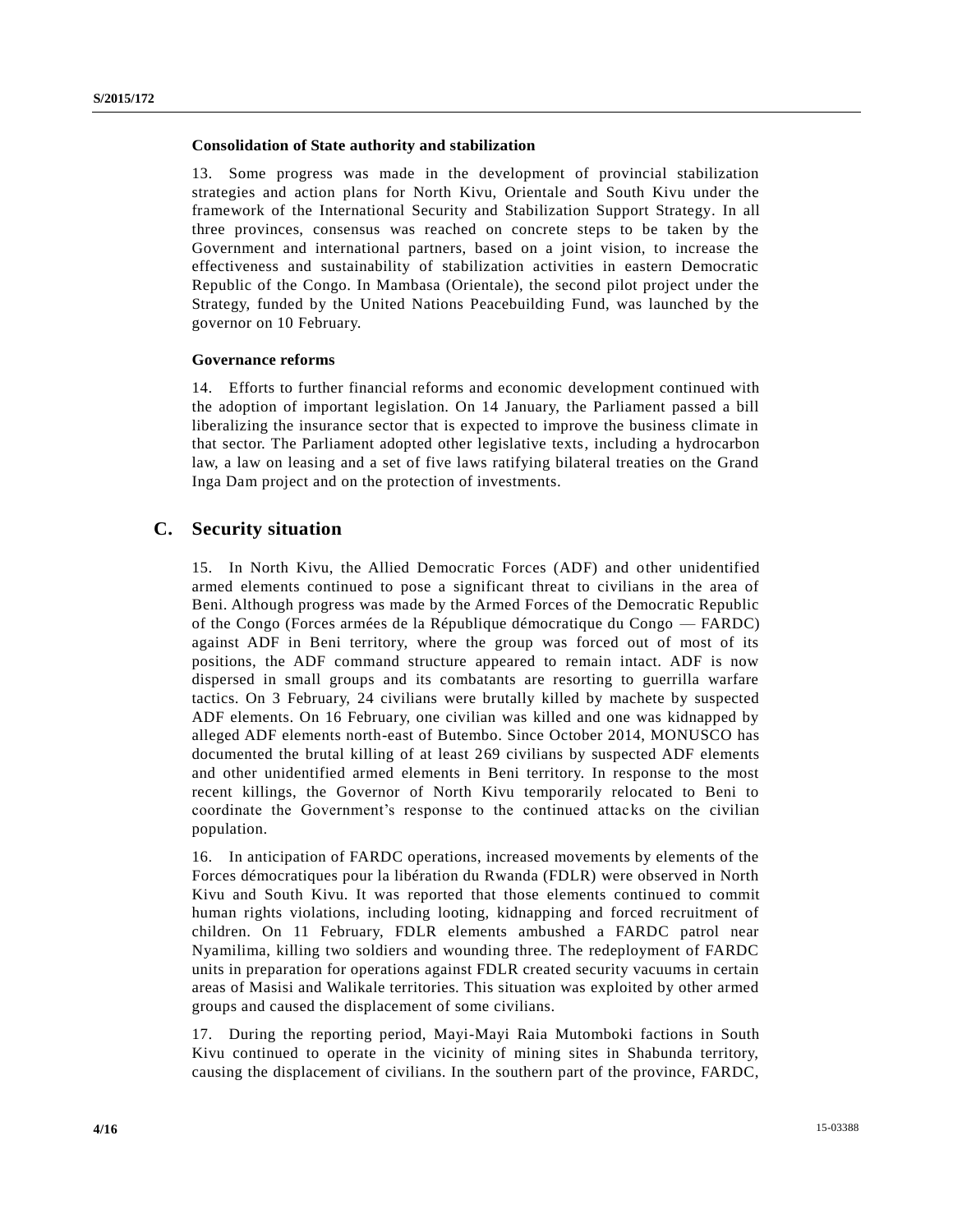with the support of MONUSCO, continued to carry out operations against the Forces nationales de libération du Burundi (FNL) and other armed groups.

18. In Orientale, renewed activity by elements of the Lord's Resistance Army (LRA) was reported in Dungu territory, Haut Uélé district. Six people, including two FARDC soldiers, were reportedly killed during 10 separate attacks and, as at 15 February, dozens of civilians were allegedly abducted. Most of the attacks consisted of road ambushes carried out by small groups of highly mobile, armed LRA elements who moved together with abducted women and children. It is believed that much of LRA has been present in a wide area of Haut Uélé and Bas Uélé districts since mid -2014. LRA continued to be active in and around Garamba National Park and is involved in poaching activities and ivory trafficking.

19. On 2 January, the Congolese authorities arrested the leader of the Forces de résistance patriotiques de l'Ituri (FRPI), Justin Banaloki (alias Cobra Matata), while he was attempting to escape house arrest in Bunia, Ituri district (Orientale). On 5 January, Cobra Matata was transferred from Bunia to Kinshasa with MONUSCO support and is currently detained at N'dolo military prison. He is accused of desertion, forming a rebel movement, crimes against humanity, war crimes, child recruitment and attempting to escape from detention. Negotiations with the Government for his surrender and the surrender of 812 combatants failed, as Cobra Matata insisted on a general amnesty for himself and his men as well as FRPI integration into FARDC with recognition of those men's ranks. Two weeks after the expiration of a deadline given by the Government for FRPI to surrender, on 15 January fighting broke out between FARDC and some 900 armed elements of FRPI. The clash resulted in the killing of seven FARDC soldiers and 24 FRPI elements. One civilian was killed and four other civilians, including three women, were seriously injured. Around 15,000 people were displaced from their homes. FRPI subsequently left its position in Aveba, splintering into several groups and resuming hit-and-run attacks on villages, thereby posing a renewed threat to civilian life and property in the area. Between 16 and 17 February, FRPI carried out several attacks on a number of villages. In Rwampara-Manje, three persons were injured, while in Mbetsi two women were killed. FRPI also reportedly abducted and raped 10 women in Walendu.

20. In Katanga, the security and humanitarian situation deteriorated further owing to the continued activities of Kata Katanga militia, in spite of continuing FARDC operations against the group, and as a result of intercommunal clashes between the Twa and the Luba communities in several territories of Tanganyika district. On 13 February, during intercommunal attacks in Manono, nine civilians were killed and several women were abducted. In Katanga, approximately 560,000 persons remain internally displaced.

21. In Equateur, the security situation in the border area remained tense owing to the spillover from the conflict in the Central African Republic. Some 10 anti-balaka and ex-Séléka elements were arrested by the Congolese national police and repatriated to the Central African Republic.

## **D. Humanitarian situation**

22. In the Democratic Republic of the Congo, 7 million people require humanitarian assistance to meet their basic needs, of whom nearly 2.8 million are internally displaced. About 85 per cent of internally displaced persons live with host families.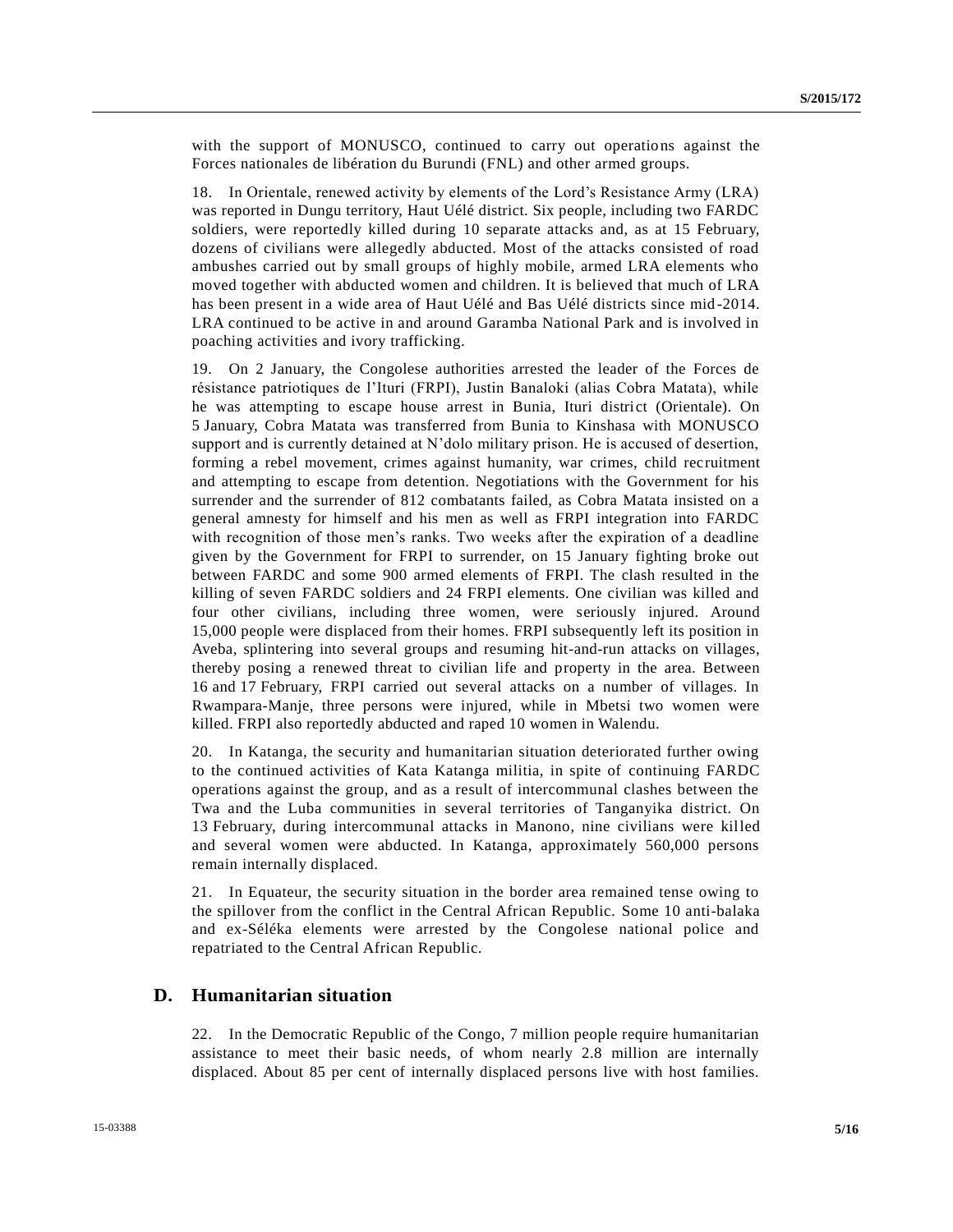The rest live in camps. On 5 February, a humanitarian action plan was launched in Kinshasa, requiring \$692 million to address the prioritized needs of 5.2 million people affected by four types of crisis: conflict; malnutrition; epidemics; and natural disasters. The humanitarian community continues to provide aid to people in need. In the area of Beni (North Kivu), 8,000 of the 17,700 families displaced as a result of atrocities committed by ADF received humanitarian assistance.

23. As at 31 December 2014, an estimated 6.5 million people in the Democratic Republic of the Congo were in a situation of acute food security and livelihood crisis. In addition, 43 per cent of children under the age of 5 were stunted because of chronic malnutrition.

24. Some 443,000 Congolese continue to live as refugees and asylum seekers in neighbouring countries, while the Democratic Republic of the Congo hosts some 122,000 refugees, including more than 68,000 from the Central African Republic, 40,000 from Rwanda, 9,000 from Burundi and 4,000 from other countries. As at 5 February, the Office of the United Nations High Commissioner for Refugees (UNHCR) registered 19,289 additional refugees from the Central African Republic in Equateur. Efforts are under way to identify and register an estimated 245,000 Rwandan refugees in eastern Democratic Republic of the Congo. The identification exercise conducted by the National Commission for Refugees between November 2013 and January 2014 resulted in the registration of 245,298 Rwandan refugees. The Commission and UNHCR are now planning a biometric registration exercise that will enable better protection and assistance. It is estimated that the registration will cost \$2.4 million. The United States Bureau of Population, Refugees and Migration has pledged \$1 million in support of this process.

#### **E. Economic developments**

25. Macroeconomic performance remained stable and inflation at below 2 per cent. Growth continued to be driven essentially by increases in mining output and, to some extent, higher production in the agricultural sector. The main risk to the economic outlook arises from reduced inflows of foreign direct investment owing to political instability and a decline in copper and cobalt prices, which account for about 98 per cent of exported goods and 44 per cent of nominal gross domestic product. On 31 December 2014, the President of the Democratic Republic of the Congo promulgated the 2015 budget law, with a budget amounting to \$9.07 billion, which represents an increase of 2 per cent compared with the 2014 budget.

#### **F. Regional developments**

26. Relations in the region remained strained over the issue of FDLR and the implementation of the Nairobi Declarations of 12 December 2013. The deadline that was set by the International Conference for the Great Lakes Region (ICGLR) and the Southern African Development Community (SADC) and endorsed by the Security Council for the voluntary disarmament of FDLR expired on 2 January. In a statement issued on that date, the Government of the Democratic Republic of the Congo noted that since only 26 per cent of the estimated 1,400 FDLR elements in the country had surrendered, military operations had become inevitable. The ICGLR, SADC and international partners echoed that conclusion. South Africa and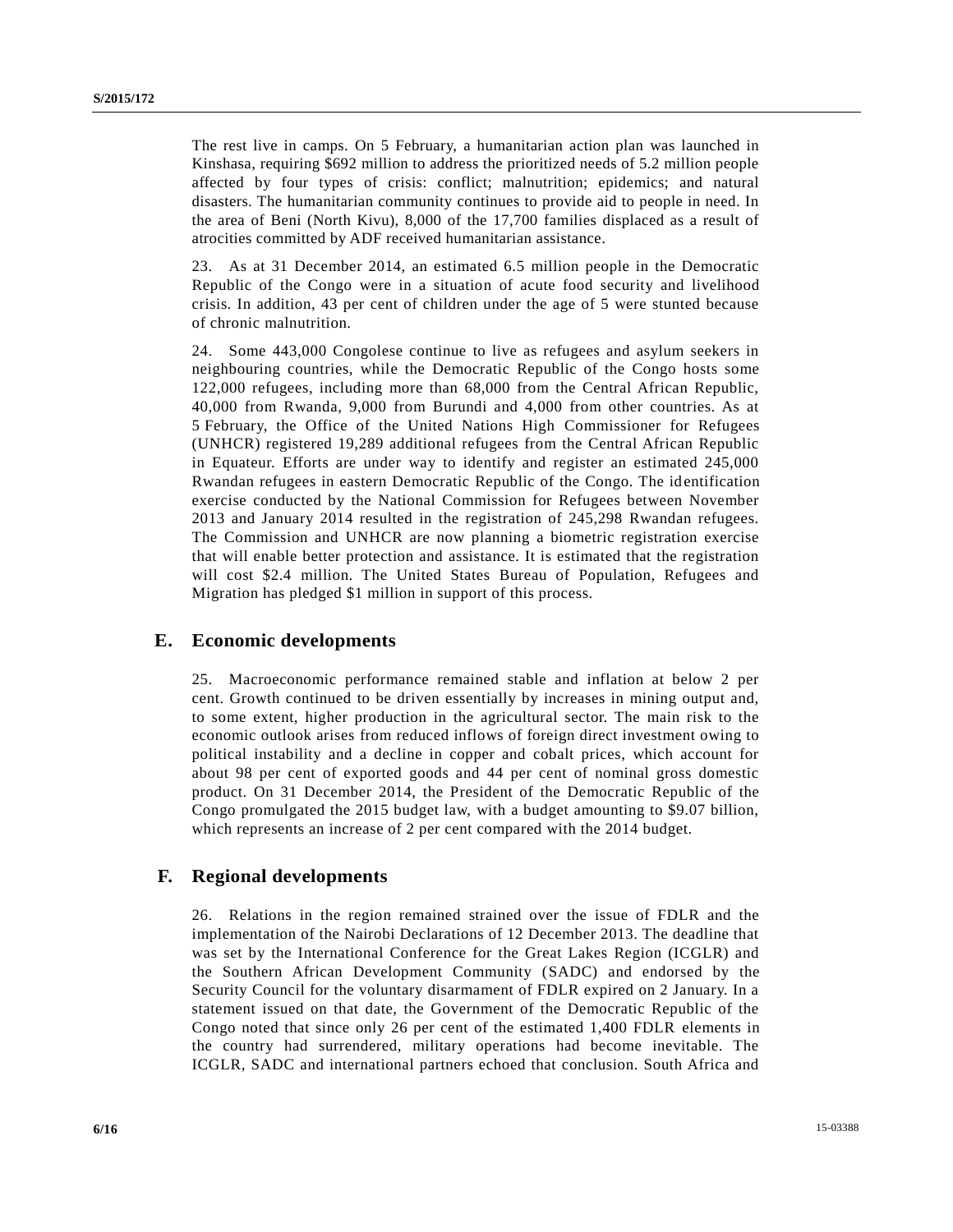the United Republic of Tanzania confirmed their full support for military operations against FDLR in separate statements issued on 9 and 13 January.

27. There was limited progress in implementing the Nairobi Declarations. The coordinator for the Movement of 23 March (M23), René Abandi, resigned on 12 January, accusing the Government of the Democratic Republic of the Congo of having violated the agreements. By the end of the reporting period, 182 of an estimated 1,678 ex-M23 elements had been voluntarily repatriated to the Democratic Republic of the Congo. Following the repatriation of a first group of 120 ex-M23 elements on 16 December 2014, some 1,100 ex-M23 elements remained in the Bihanga cantonment camp in Uganda, with the majority of them reportedly reluctant to being repatriated. As part of efforts to expedite the repatriation of the 453 registered ex-M23 elements and their weapons from Rwanda, the Government of the Democratic Republic of the Congo dispatched a technical team to Kigali from 2 to 4 February to discuss the modalities. In a joint communiqué issued on 3 February, both Governments reiterated their willingness to respect the international obligations contained in the Framework and the Nairobi Declarations.

28. The third evaluation meeting on the implementation of the Nairobi Declarations was held in Kinshasa on 11 February under the chairmanship of the Executive Coordinator of the National Oversight Mechanism of the Framework. It was agreed to dispatch a Government-led multidisciplinary team to Uganda with a view to expediting and concluding the repatriation of ex-M23 elements and their weapons. The participants in the meeting reiterated the need for measures envisaged in the Declarations to build confidence between the parties, including through the creation of commissions on expropriated property and national reconciliation and the release of ex-M23 detainees by the Government of the Democratic Republic of the Congo.

# **III. Mandate implementation**

## **A. National processes and the good offices role of the United Nations Organization Stabilization Mission in the Democratic Republic of the Congo**

29. MONUSCO continued to support the Government in implementing its national commitments under the Framework. The controversy over the electoral law and the violent protests in Kinshasa and elsewhere in the country underscored the importance of the Mission's good offices role and quiet diplomacy efforts in the context of the electoral process. Political parties from the opposition and the ruling coalition, as well as civil society actors, called upon MONUSCO to facilitate a political dialogue with a view to de-escalating tensions and creating conditions conducive to the holding of credible and timely elections. To that end, MONUSCO intensified contacts and exchanges with stakeholders across the political spectrum.

30. MONUSCO continued to provide support to the National Oversight Mechanism in monitoring, implementing and evaluating the national commitments.

31. MONUSCO strengthened its capacity to provide advice and support to the Government on security and justice sector reform with specialized expertise in the areas of internal security sector governance, private security companies, internal accountability and police reform, parliamentary oversight, and defence reform.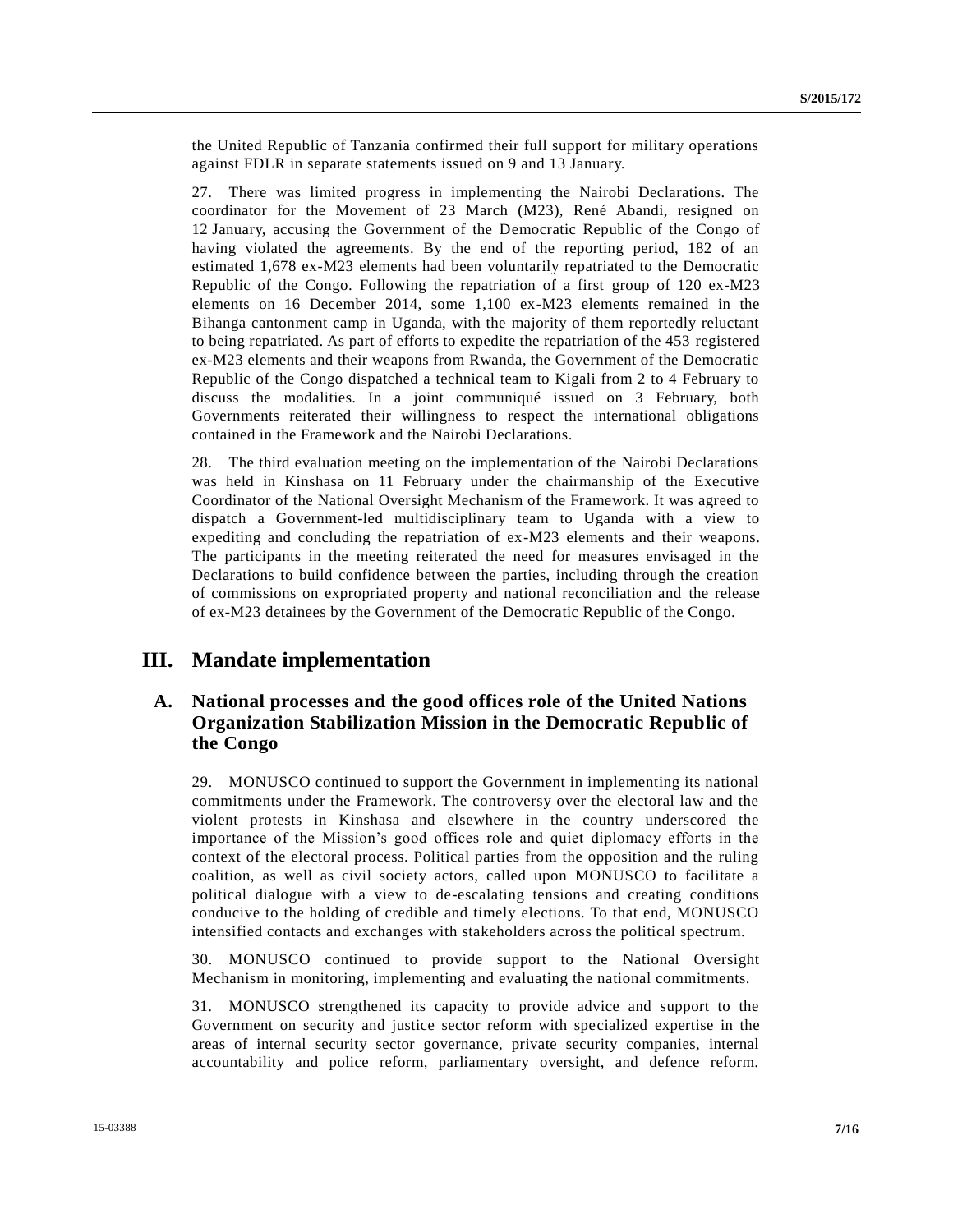Regular meetings were held with key international partners with a view to enhancing coherence in both the assistance and advice that is being provided to the Government.

32. With regard to the reform of the national police, a national training strategy was developed and submitted for the approval of the Commissioner General. Sixty national police officers deployed in eastern Democratic Republic of the Congo completed a training programme aimed at preventing sexual violence with the support of MONUSCO and the United Nations Development Programme (UNDP). The Mission continued to provide support to the inspectorate general of the police with a view to enhancing its capacity to process complaints. MONUSCO and UNDP also continued to support the implementation of a joint justice support programme, the main objectives of which are the development of a national action plan for the reform of the Congolese justice system and the provision of assistance for the establishment of an effective constitutional court that will be in charge of settling disputes arising from the general elections scheduled for 2016. Funds to support the programme will be mobilized in the framework of the Global Focal Point for the Police, Justice and Corrections arrangements.

33. Continuous advocacy led to the national authorities agreeing to revise the prison reform plan and develop a nationwide curriculum for prison officers. A quarterly plan was developed focusing on prison staff capacity-building, following the validation of 11 training modules on 12 February. Efforts are under way for the establishment of a steering committee on prison matters and MONUSCO continues to provide technical advice and assistance on the general management and operation of prisons in areas freed from armed groups. The lack of adequate resources and capacity within the Government and the United Nations country team on corrections-related matters remains a concern. In that regard, given the critical role of the Mission in the handover of corrections-related tasks, MONUSCO continues to support the Congolese authorities in efforts to establish functional, professional and accountable judicial and security institutions, including safe, secure and humane prisons.

34. MONUSCO continued its efforts in eastern Democratic Republic of the Congo to support the extension of State authority to areas freed from armed groups through the provision of assistance to the provincial authorities. These early stabilization efforts are supported by 72 quick-impact projects with a value of approximately \$4.2 million, focusing on the restoration of State authority.

#### **B. Neutralization of armed groups**

35. In support of the national authorities, MONUSCO carried out targeted joint offensive operations to prevent the expansion of armed groups and to neutralize and disarm them. MONUSCO focused its efforts on operations against ADF, FDLR, FNL, FRPI and Mayi-Mayi groups.

36. In the area of Beni (North Kivu), MONUSCO supported FARDC operations targeting ADF elements. Between 5 and 16 January, five ADF elements surrendered and three were arrested. Between 1 and 12 January, MONUSCO and FARDC forces mounted Operation Umoja II, which resulted in the killing of seven ADF elements, the seizure of five weapons and the recovery of several documents that provided information on the group. The operation also dislodged ADF from five different camps around Medina, where the armed group used to have its headquarters. Operation Umoja III, which was launched by MONUSCO and FARDC on 25 January,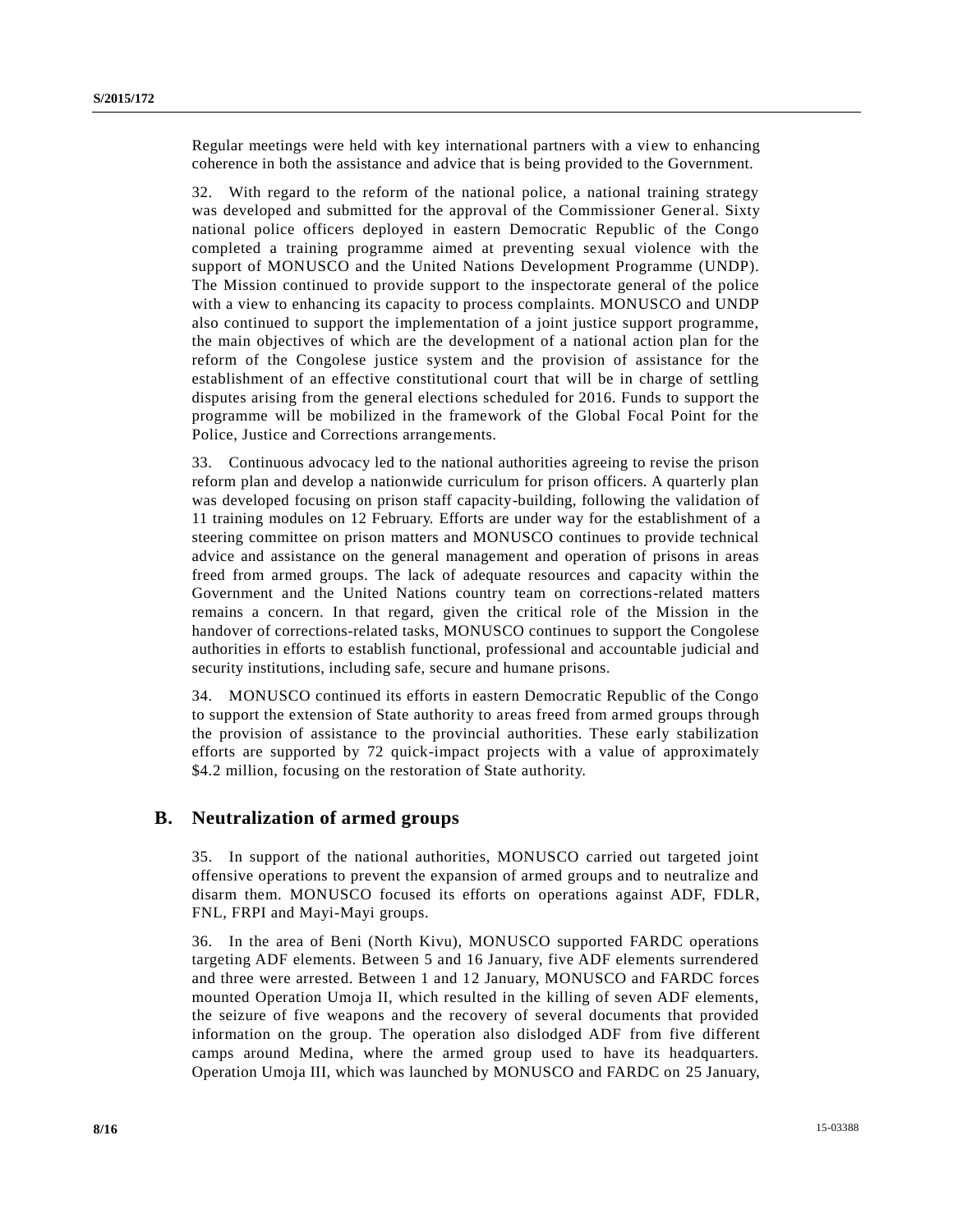is ongoing. The MONUSCO framework brigades and the Force Intervention Brigade are engaged in these operations.

37. On 29 January, the Government of the Democratic Republic of the Congo announced the launch of military operations against FDLR. The Mission supported FARDC in planning operations against FDLR and prepositioned MONUSCO troops and its Force Intervention Brigade with a view to better assisting FARDC operations. Joint mission planning covered military, police and civilian activities, coordinated with humanitarian contingency planning, taking into account lessons learned from previous operations. On 11 and 13 February, MONUSCO notified the Government that, in view of allegations of human rights violations against generals recently appointed to lead the operations, it would not be in a position to support them, in line with the human rights due diligence policy on United Nations support to non-United Nations security forces. On 15 February, the President of the Democratic Republic of the Congo indicated that FARDC would carry out military operations against FDLR without MONUSCO support. Towards the end of February, FARDC launched operations against FDLR in various parts of North Kivu and South Kivu. The Minister of Information and Spokesperson of the Government, Lambert Mende, announced on 1 March that FARDC had captured several FDLR combatants, including two majors. A number of FDLR combatants were also reportedly killed.

38. An operation against FNL in South Kivu was planned and executed jointly by FARDC and MONUSCO in January, as a precursor to operations against FDLR. The operations forced FNL and Mayi-Mayi groups in South Kivu out of their stronghold in the Ruzizi plain. The operations resulted in the surrender of 64 Mayi-Mayi Raya Mutomboki and seven FNL elements. On 24 February, in follow-up to those operations, FARDC launched operations against FDLR in Uvira territory (South Kivu). Three FDLR elements were reportedly captured.

39. In Ituri district, Orientale, MONUSCO planned and executed, jointly with FARDC operations targeting FRPI after the arrest of Cobra Matata on 2 January. In Orientale, MONUSCO continued to provide logistical, operational and information sharing support to FARDC troops operating under the African Union Regional Task Force against LRA. MONUSCO conducted joint operations with FARDC and the Task Force — with support from the United States Africa Command — in the western part of Garamba National Park and provided logistics and informationgathering assistance. Following the operations, 15 LRA dependants escaped and five LRA commanders are currently negotiating their surrender.

#### **C. Protection of civilians**

40. MONUSCO continued its efforts to protect civilians in key areas of concern in eastern Democratic Republic of the Congo, including by conducting patrols, both during the day and at night, and providing escorts to humanitarian actors, United Nations agencies, funds and programmes and non-governmental organizations.

41. MONUSCO also stepped up efforts to protect civilians through increased interaction with the local population and advocacy efforts with loc al and national authorities. The United Nations system revised its strategy for the protection of civilians in December 2014 with the aim of better coordinating activities between MONUSCO and the United Nations country team and supporting the Government's efforts to fulfil its obligations with regard to the protection of civilians.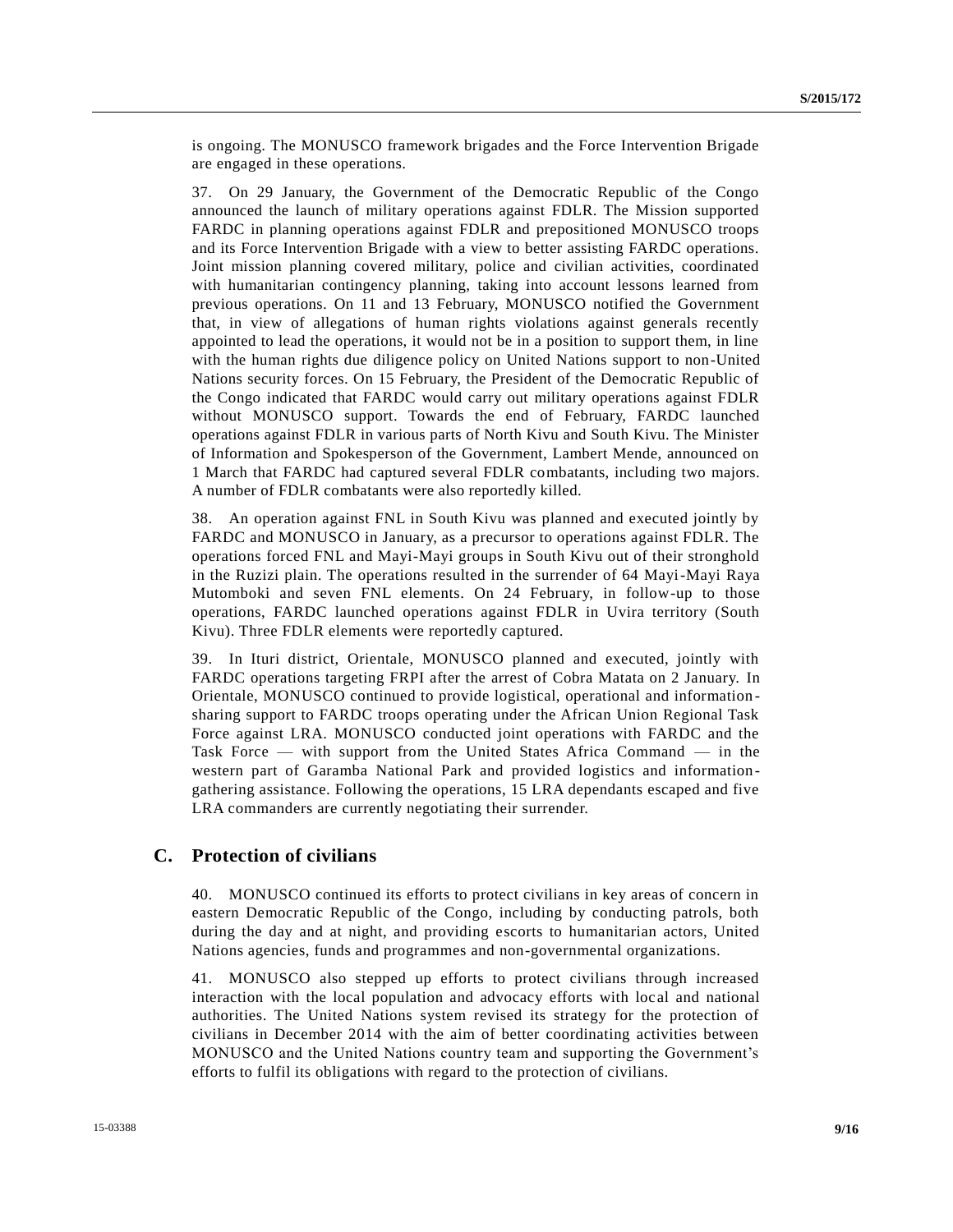42. More than 50 local protection committees in five provinces received around 270 early warning alerts. MONUSCO responded in 21 per cent of the cases; 46 per cent of the alerts were conveyed to the national security forces and 14 per cent to local civilian authorities. In the remaining 19 per cent of cases, the alerts proved either false or were received after the incident. In approximately 40 per cent of cases, violations against civilians were prevented.

43. In North Kivu, MONUSCO established a provincial early warning analysis and response cell to enhance its efforts to protect civilians, and placed human rights investigation teams on standby to be deployed within 48 hours of notice. Alerts from the cell contributed to the redeployment of FARDC soldiers in some areas of concern in Walikale and Masisi territories, and enhanced monitoring and patrolling activities by MONUSCO. The Mission conducted awareness-raising activities on the early warning networks in areas that could be affected by military operations against FDLR and worked with some 90 communities in North Kivu to improve local early warning systems. Two joint assessment missions, including representatives of the Mission's civilian and police components and the United Nations Children's Fund (UNICEF), were conducted on the Kiwanja-Nyamilima and Nyanzale-Kibirizi axes, Rutshuru territory, to assess protection concerns relating to Operation Sukola II and to monitor the implementation of relevant contingency plans. The findings were shared with the FARDC command.

44. In Beni (North Kivu), MONUSCO increased its patrolling activity along the Beni-Boikene-Mavivi-Oicha-Eringeti road, the axis affected by ADF activities, while readjusting the deployment of MONUSCO forces in the area with a particular focus on strategic locations such as Butembo, Eringeti, Kamango, Lubero and Similiki bridge.

# **D. Safety and security of United Nations personnel within the context of operations of the United Nations Organization Stabilization Mission in the Democratic Republic of the Congo**

45. In Beni, a United Nations formed police unit was pelted with stones during a night patrol on 16 February, seriously injuring one police officer. In other parts of the country, MONUSCO military operations did not result in any discernible increase in threats to United Nations personnel.

## **E. Monitoring the implementation of the arms embargo**

46. The FARDC and MONUSCO recovered 487 automatic weapons and 1,251 rounds of 7.62-mm ammunition, which were handed over or left behind by elements of various armed groups, including Mayi-Mayi Nyatura, the Forces de défense des droits humains, the Alliance des patriotes pour un Congo libre et souverain and Mayi-Mayi Lafontaine. Most of the weapons used by armed groups in the Democratic Republic of the Congo were reportedly acquired from within the country or trafficked from Burundi, Uganda and the United Republic of Tanzania. On 25 February, the MONUSCO Force Intervention Brigade carried out a verification mission of 190 weapons recovered from armed groups to ascertain their origin, serial number and serviceability. Information related to the identification of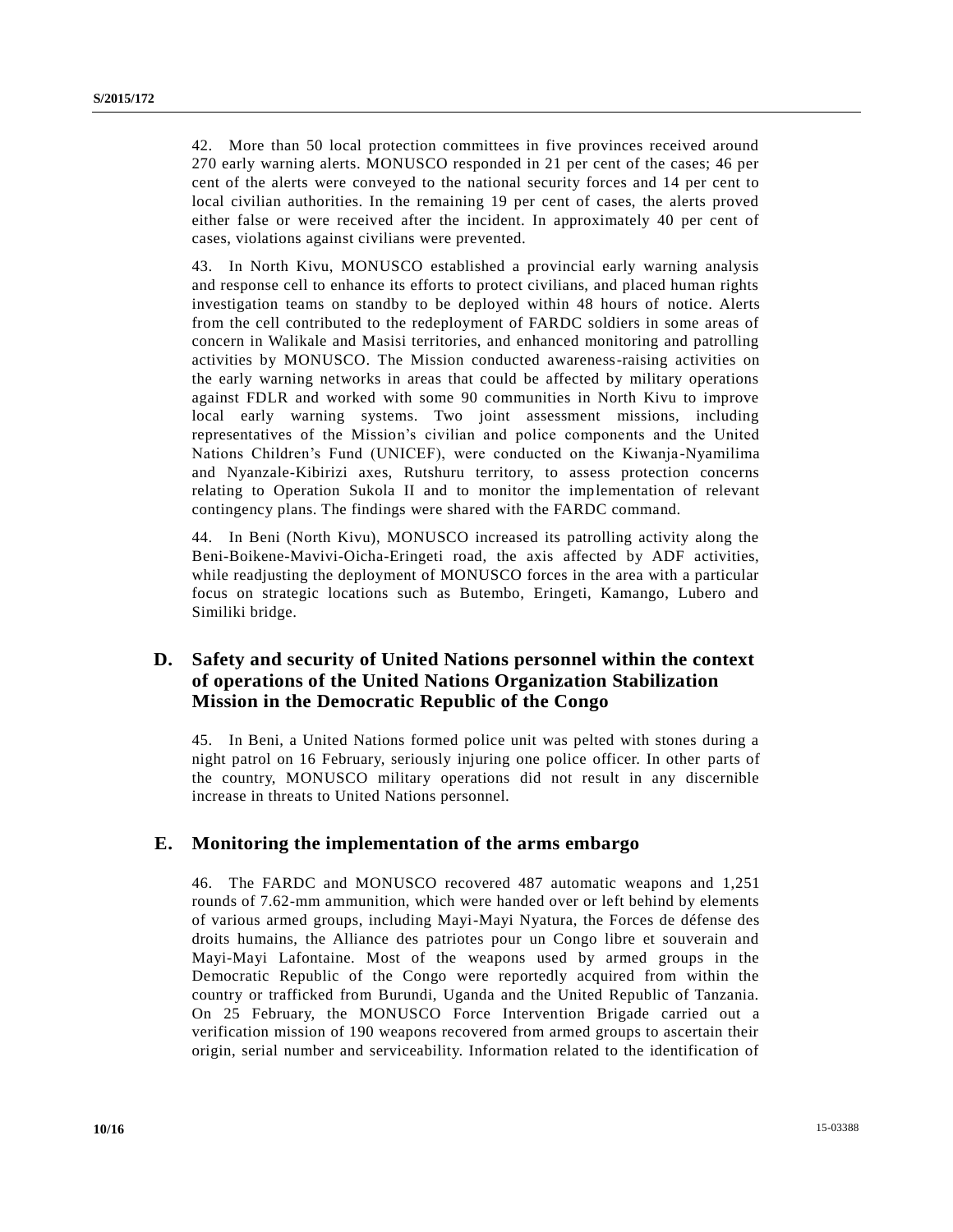arms and ammunition recovered was systematically shared with the Group of Experts on the Democratic Republic of the Congo for traceability purposes.

#### **F. Disarmament, demobilization, reintegration, repatriation and resettlement**

47. As at 19 February, 98 members of Congolese armed groups and 102 members of foreign armed groups participated in the disarmament, demobilization, reintegration, repatriation and resettlement programme. Of those, 80 were combatants, including 70 from FDLR, while 70 were children associated with armed groups, 40 were dependants and 10 were civilians. The children associated with armed groups were released and placed in transit centres pending their family tracing, reunification and social integration by UNICEF and its partners. As at 19 February, 339 FDLR combatants, including 17 officers, and 1,119 of their dependants had voluntarily disarmed. MONUSCO continued to provide food, water and medicine to the combatants and dependants in the assembly camps in Kanyabayonga (North Kivu) and Walungu (South Kivu), while the Government is responsible for the management of the transit camp in Kisangani (Orientale).

48. Funding for the third national disarmament, demobilization and reintegration plan remains a concern. The Government has yet to make available the full \$10 million it has pledged. On 27 January, the Government indicated it would make a first disbursement of \$1.5 million, but has yet to do so. The disbursement of contributions from the World Bank and other donors is conditional upon the contribution of the Government. MONUSCO plans to contribute \$6 million. The delay in launching the programme has prolonged the long-term cantonment of former combatants at pre-disarmament, demobilization and reintegration camps in Kamina, Kitona and Kotakoli, thus delaying their demobilization and reintegration and preventing other armed elements from laying down their weapons.

## **G. Mine action**

49. The Mine Action Service of the United Nations undertook 376 operations in North Kivu, Orientale and South Kivu. A total of 1,500 items of explosive remnants of war were destroyed, as were 30 weapons and 80 rounds of small arms ammunition collected from former FDLR combatants in Walungu (South Kivu). In keeping with the revised concept for the protection of civilians from explosive remnants of war, the Mine Action Service assisted the MONUSCO Force Intervention Brigade in providing operational support to FARDC-led operations.

## **H. Promotion and protection of human rights and the fight against impunity**

50. MONUSCO also supported the transfer of 29 inmates at high risk of escaping, including Lieutenant Colonel Bedi Engangela (alias Colonel 106), who was sentenced on 15 December 2014 by the South Kivu military court to life imprisonment for war crimes and crimes against humanity, to more secure facilities as a measure to address the persistent prison security concerns.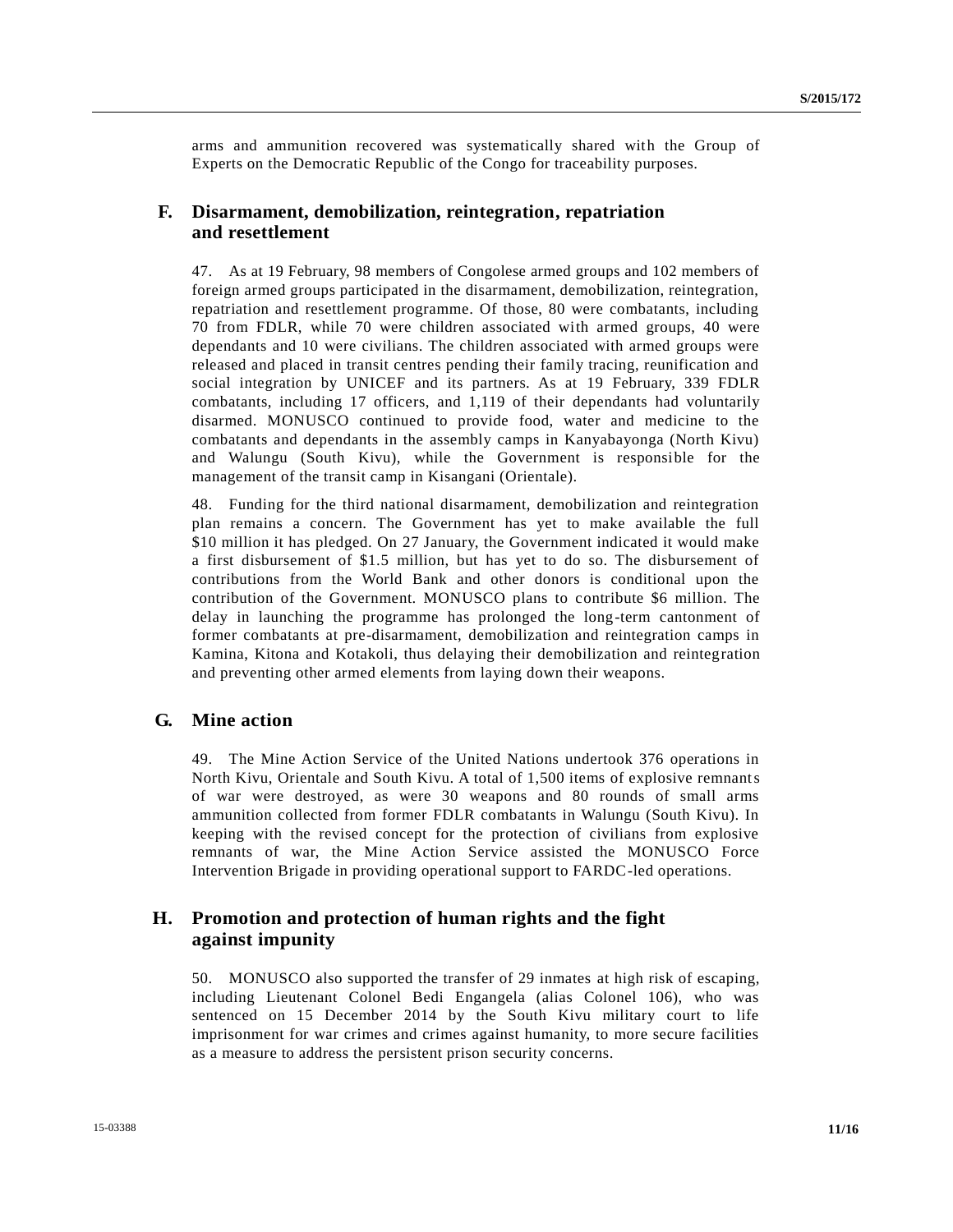51. In accordance with the human rights due diligence policy on United Nations support to non-United Nations security forces, MONUSCO screened the human rights records of 124 FARDC and national police commanders and deputy commanders, including 116 FARDC officers and eight police elements upon the receipt of requests for support to their respective units. Of the 124 records screened, those of seven officers and the members of units under their command were deemed ineligible for support because of their background and because there were substantial grounds for believing that they might commit grave human rights violations. Twelve requests pertained to joint military operations in eastern Democratic Republic of the Congo, while 26 were related to other forms of support, such as transport on United Nations assets, fuel, rations and training. Effective 13 February, MONUSCO suspended the provision of support to FARDC units involved in Operation Sukola II (against FDLR) owing to concerns about the human rights records of two generals assigned on 25 January to lead operations in North Kivu, including operations against FDLR. While FARDC has, for the time being, ceased to cooperate with MONUSCO on operations against FDLR, MONUSCO cooperation with FARDC on operations against other armed groups, in particular ADF, has continued. Cooperation with the Congolese national police is also ongoing.

52. Through its prosecution support cells, MONUSCO continued to provide technical and logistical support to military justice authorities to investigate and prosecute for war crimes, crimes against humanity and other serious crimes alleged to have been committed by rebel groups and FARDC elements, including commanders in Katanga, North Kivu, Orientale and South Kivu provinces. MONUSCO facilitated investigation missions and the convening of mobile courts in Beni-Butembo, Bunia, Eringenti, Gety, Kasenyi, Kitchanga, Kolwezi, Likasi, Lubero, Mambasa, Mbau, Oicha, South-Irumu and Uvira. MONUSCO also monitored the criminal proceedings in Katanga against 67 followers of the political opponent and religious leader Pasteur Mukungubila, who were arrested in connection with attacks against government facilities in Kinshasa, Kindu and Lubumbashi on 30 December 2013.

## **I. Sexual violence**

53. In January, MONUSCO recorded 15 cases of sexual violence in conflict, including eight cases in North Kivu alone. The main perpetrators were elements of armed groups, who were reportedly responsible for sexual violence against 10 of the 15 women victims. FDLR and FRPI were responsible for three and four cases, respectively. FARDC was reportedly responsible for sexual violence against the remaining five victims.

54. MONUSCO supported the establishment of the committee overseeing the implementation of the FARDC action plan against sexual violence. In the framework of a joint project on preventing and responding to sexual violence in North Kivu, Orientale and South Kivu, MONUSCO and UNDP funded and organized a three-month training programme on the instruction and investigation of sexual violence cases for 60 judicial police officers assigned to a special force for the protection of women and children. On 18 and 19 February, in Kinshasa, the FARDC Commission on Sexual Violence held a technical meeting with the support of the Team of Experts on the Rule of Law and Sexual Violence in Conflict, UNDP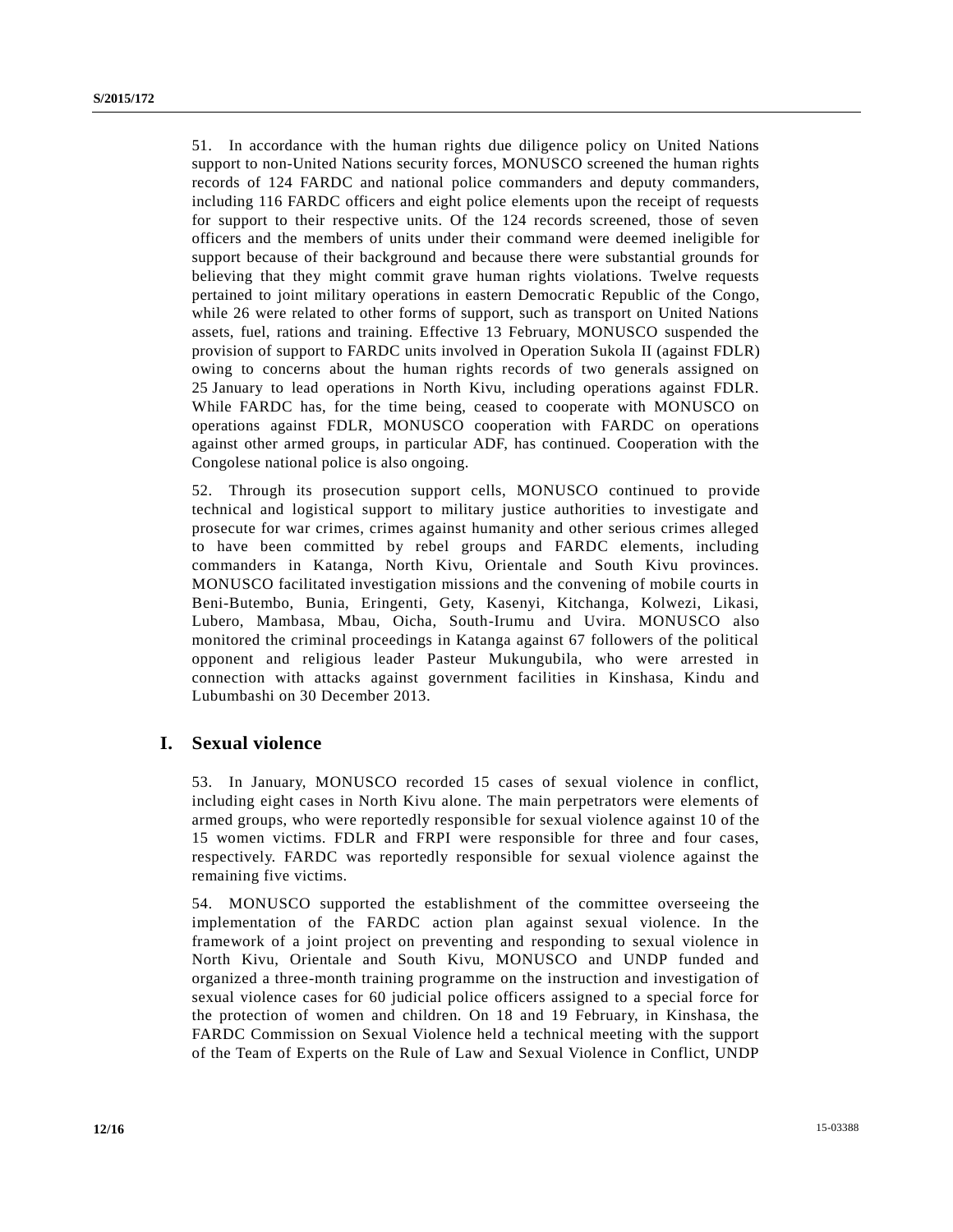and MONUSCO to review and adopt the FARDC action plan on combating conflictrelated sexual violence.

#### **J. Child protection**

55. As at 13 February, MONUSCO had documented 298 cases of children (18 girls and 280 boys), including one Rwandan, who had escaped or were separated from armed groups. Sixty-nine were separated from the Forces démocratiques pour la libération du Rwanda-Forces combattantes Abacunguzi, 43 from Mayi-Mayi Raia Mutomboki and 30 from Mayi-Mayi Nyatura. Furthermore, five children formerly associated with armed groups who had been detained by FARDC, were released. In line with the joint action plan of the Government of the Democratic Republic of the Congo and the United Nations on ending and preventing child recruitment by armed groups, the Mission screened 154 FARDC troops and no children were identified. Four children were killed and four others were maimed by parties to the conflict in North Kivu, South Kivu and Orientale.

56. Having received reports that at least 35 per cent of FRPI elements were children, from 7 to 14 January MONUSCO conducted field visits in Aveba (Orientale) to advocate for the separation of children from FRPI. Negotiations with the FRPI leadership aimed at achieving the release of the children failed because the commanders claimed that there were no children among their ranks.

# **IV. Observations**

57. The violent protests that took place from 17 to 23 January in Kinshasa, Goma and several other cities in the Democratic Republic of the Congo were a stark reminder that the electoral process is unfolding in a sensitive political environment fraught with tensions. I deplore the loss of lives, injury and destruction of property. It is the right of the Congolese people to demonstrate peacefully. Violence is not acceptable. It is the responsibility of the Government to allow and guarantee the peaceful expression of opinion. Demonstrators and their leaders must ensure that political objectives are pursued by non-violent means. Any response by the national security forces to violent protests must remain proportionate. I urge the Government to investigate the violence and take judicial or disciplinary measures against those responsible.

58. Restrictions on the freedoms of expression, association and assembly and the excessive use of force risk undermining public confidence in the credibility of the electoral process. I call on the Government to maintain the necessary political space. I urge all key stakeholders to resume political dialogue and discuss election related matters in an inclusive and peaceful fashion, in the appropriate forums. My Special Representative stands ready to use his good offices to help narrow the gap between the main actors. I welcome the publication of a comprehensive electoral calendar, which is an important tool for keeping the process on track and ensuring that credible and timely elections will be held in accordance with the Constitution. It is now essential for the national institutions and all parties and partners to ensure that elections take place as scheduled and that all stakeholders accept the process. To this end, I encourage the Government and the political opposition to enter into a constructive dialogue with a view to building consensus around key electoral decisions, including funding and preparation of the voters' list.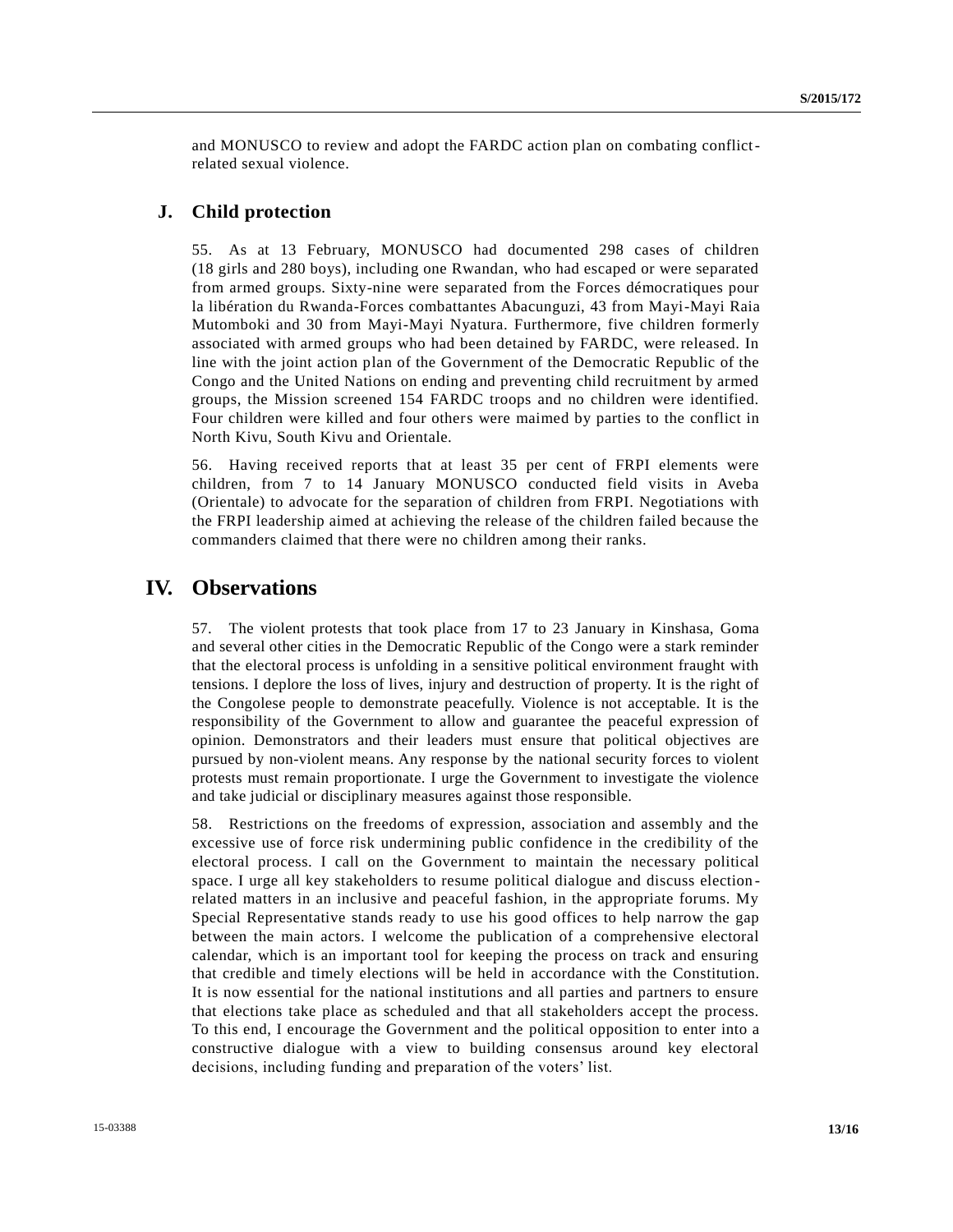59. There will be no solution to the problems in eastern Democratic Republic of the Congo if the regional dimension is not addressed. I am concerned that the lack of progress in addressing the problem of FDLR and fully implementing the Nairobi Declarations will further strain regional relations and undermine the resolve of the signatories to implement their commitments under the Peace, Security and Cooperation Framework for the Democratic Republic of the Congo and the Region. I urge all stakeholders to work with my Special Envoy for the Great Lakes Region, Said Djinnit, to restore momentum and recommit to ending once and for all conflict and instability in the region.

60. FDLR remains a threat to the stability of eastern Democratic Republic of the Congo and the region. I welcome the commitment of the Government, subregional organizations and key troop-contributing countries to taking decisive action against FDLR, including through the launching by the FARDC of military operations. I also welcome the Government's determination to lead efforts in neutralizing FDLR. MONUSCO will continue to work closely with the Government of the Democratic Republic of the Congo to implement the mandate entrusted to it by the Security Council. The Mission stands ready to support these operations in accordance with the human rights due diligence policy on United Nations support to non-United Nations security forces. Respect for international humanitarian, human rights and refugee law constitutes one of the core values of the United Nations and a cornerstone of all United Nations activity. Neutralizing FDLR is a goal shared by the Government, the region and the United Nations. There is no purely military solution to the problem of FDLR, but there will be no solution without effective military pressure. Achieving results in operations against FDLR will require time and the continued commitment and effort of all stakeholders, including the Government of the Democratic Republic of the Congo and regional actors.

61. I am appalled by the continued atrocities committed by ADF and other armed elements in the area of Beni (North Kivu). I commend the determination of FARDC to neutralize this armed group under difficult conditions and welcome its cooperation with MONUSCO in operations against ADF. As outlined in my previous report to the Security Council [\(S/2014/957\)](http://undocs.org/S/2014/957), MONUSCO is taking steps to enhance the effectiveness of both its Force Intervention Brigade and its framework brigades to better implement its mandate of neutralizing armed groups and protecting civilians. Offering sustainable alternatives to former combatants and extending State authority to areas freed from armed groups are an essential part of neutralizing armed groups. This requires the commitment of the Government to work in partnership with MONUSCO to address the underlying causes of conflict, such as governance issues and the illegal exploitation of natural resources by advancing key reforms and investigating, prosecuting and sanctioning those engaged in the national and transnational organized crime and illicit trade that fuels conflict.

62. I am concerned about the continued human rights violations and abuses taking place throughout the country. Armed groups and elements of the national security forces continue to commit human rights abuses, including rape, extrajudicial killings, violations against minors, arbitrary arrest, torture and abduction. I encourage the Government to expedite ongoing initiatives to protect and promote human rights and address impunity in cooperation with MONUSCO and other relevant partners.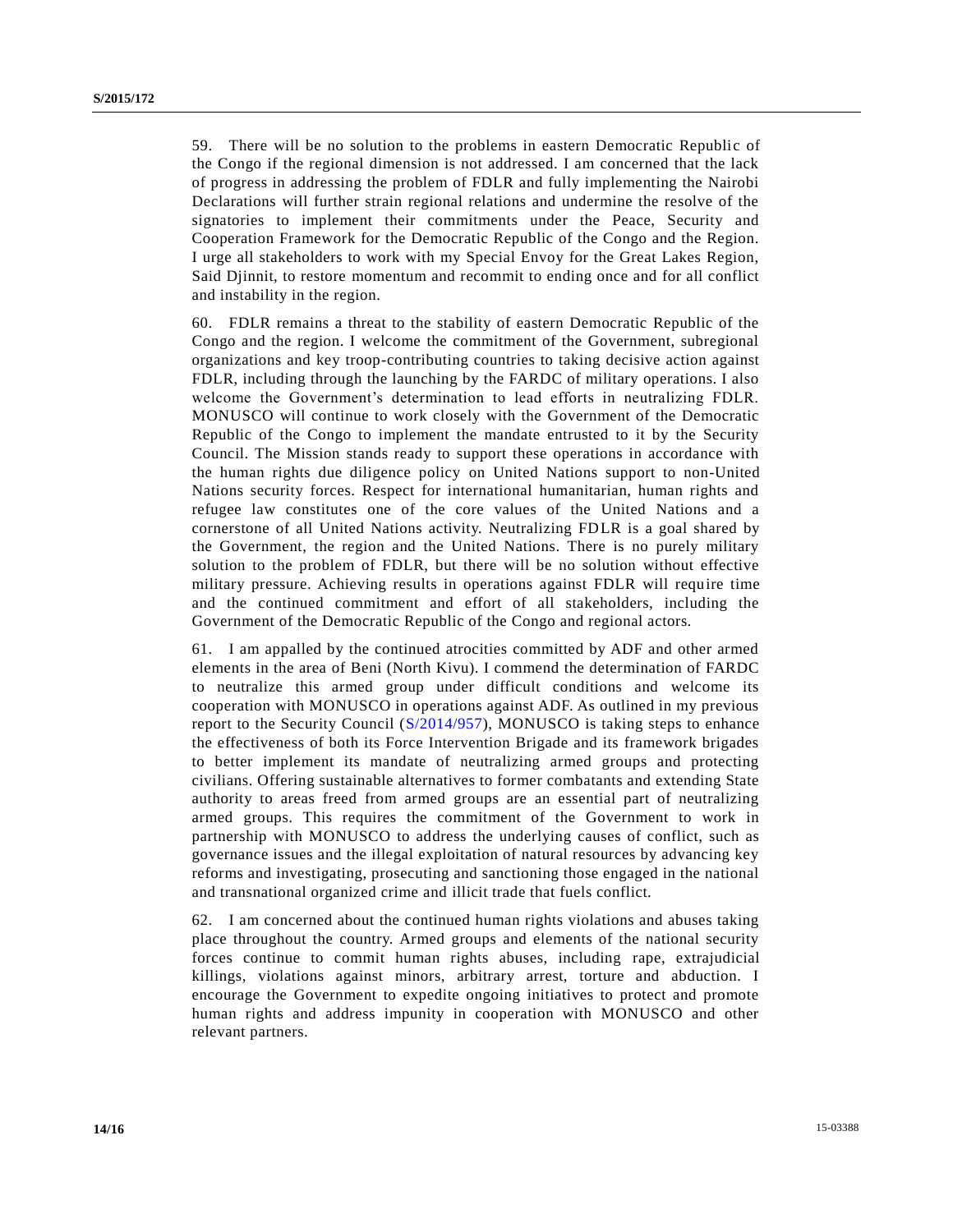63. As I recommended in my previous report, the Government of the Democratic Republic of the Congo should enter into a strategic dialogue with the United Nations aimed at jointly developing a gradual exit strategy for MONUSCO based on mutually agreed targets for the consolidation of the gains made over the past decade and the long-term stabilization of the country. This dialogue should be viewed as an opportunity to redefine the partnership between the United Nations and the Government and improve cooperation between the two. It is hoped that the dialogue will contribute to facilitating the transfer of tasks from MONUSCO to the Government and accelerate the Mission's exit, taking into account the primary responsibility of the Council for the maintenance of international peace and security and the sovereign rights and responsibilities of the Government of the Democratic Republic of the Congo.

64. In conclusion, I wish to extend my gratitude to my Special Representative for the Democratic Republic of the Congo and Head of MONUSCO, Martin Kobler, and my Special Envoy for the Great Lakes Region, Said Djinnit, their staff, the United Nations agencies, funds and programmes, as well as other international and regional organizations and the troop- and police-contributing countries for their active engagement in the Democratic Republic of the Congo and the Great Lakes region.